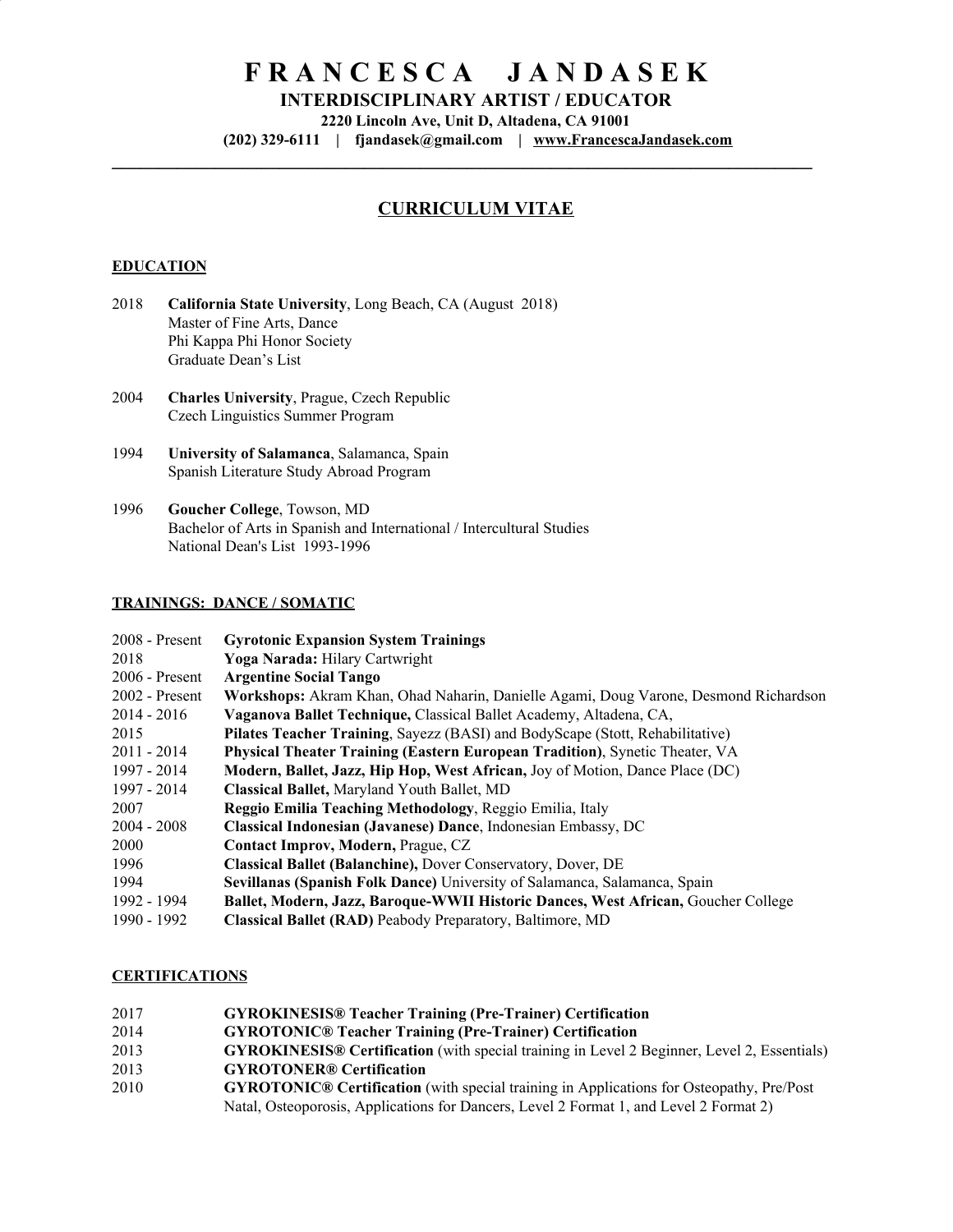#### **AWARDS / GRANTS / SCHOLARSHIPS**

| $2017 - 2018$ | <b>Celeste Kennedy Scholarship, CSULB</b>                                             |
|---------------|---------------------------------------------------------------------------------------|
| $2017 - 2018$ | <b>State University Grant, CSULB</b>                                                  |
| 2017          | <b>Celeste Kennedy Scholarship, CSULB</b>                                             |
| $2016 - 2017$ | <b>Celeste Kennedy Scholarship, CSULB</b>                                             |
| $2016 - 2017$ | <b>State University Grant, CSULB</b>                                                  |
| 2013          | 31st Annual Choreographers Showcase, Clarice Smith Performing Arts Center             |
| 2012          | <b>Kennedy Center Choreography Commission for Female Choreographer Evening</b>        |
| 2009          | Kennedy Center Choreography Commission for Dance is the Answer Initiative             |
| 2009          | <b>Metro DC Dance Awards, Finalist for "Emerging Choreographer" (Ellesmere)</b>       |
| 2006          | <b>Kennedy Center Local Commission Project 2006, Choreography Fellowship</b>          |
| 2005          | DC Commission Artist Fellowship for Excellence in Dance                               |
| $2003 - 2004$ | Young Artists Grant from the DC Commission on the Arts and Humanities and the         |
|               | <b>National Endowment for the Arts</b>                                                |
| 2002          | <b>Metro DC Dance Awards, Won "Excellence in Sound Design/Original Comp." (Prism)</b> |
| 2001          | <b>Small Project Grant, DC Commission on the Arts and Humanities and National</b>     |
|               | <b>Endowment for the Arts</b>                                                         |

# **PROFESSIONAL AFFILIATIONS**

| 2016 - Present International Dance Council CID at UNESCO, Member                     |
|--------------------------------------------------------------------------------------|
| 2014 - Present Dance Resource Center, Member                                         |
| 2014 - Present Answers for Dancers, Member                                           |
| 2014 - Present International Consortium for Advancement in Choreography, Inc. Member |
| 2010 - Present Dance Metro DC, Member                                                |

## **TEACHING EXPERIENCE: DANCE**

| $2016$ - Present | California State University Long Beach, Part-Time Lecturer                                                                  |
|------------------|-----------------------------------------------------------------------------------------------------------------------------|
|                  | Beginning Jazz, Intermediate Ballet, Introduction to Modern, Viewing Dance,                                                 |
|                  | Functional Anatomy for Dancers (Intern)                                                                                     |
| $2014 - 2016$    | Orange County School for the Arts, Modern Dance Teacher / Choreographer /                                                   |
|                  | <b>GYROKINESIS® Instructor (Classical and Contemporary Dance Department "CCD")</b>                                          |
|                  | <b>GYROKINESIS®</b> , dance conditioning, Modern Dance                                                                      |
| $2013 - 2014$    | <b>Synetic Theater, Movement Instructor</b>                                                                                 |
|                  | <b>GYROKINESIS®, Tango</b>                                                                                                  |
| $2012 - 2014$    |                                                                                                                             |
|                  | Aja Fenn Tango, Tango Instructor (Argentine Social Tango)<br>Beginning, Intermediate and Advanced Tango Classes / Workshops |
|                  |                                                                                                                             |
| $2004 - 2014$    | <b>Joy of Motion, Dance Instructor</b>                                                                                      |
|                  | GYROKINESIS®, Pre-Ballet, Ballet, Modern and Broadway Jazz                                                                  |
| $2004 - 2013$    | <b>Sheridan School, Kindergarten Teacher, Movement Instructor, Music Teacher</b>                                            |
|                  | Kindergarten (Math, Reading, Writing, Social Studies, Art) Dance, Yoga, Music, Chorus                                       |
| $2006 - 2011$    | Tango Mercurio, Tango Instructor, Musician (Argentine Social Tango)                                                         |
|                  | Beginning and Intermediate Tango, Tango Music Workshops                                                                     |
|                  |                                                                                                                             |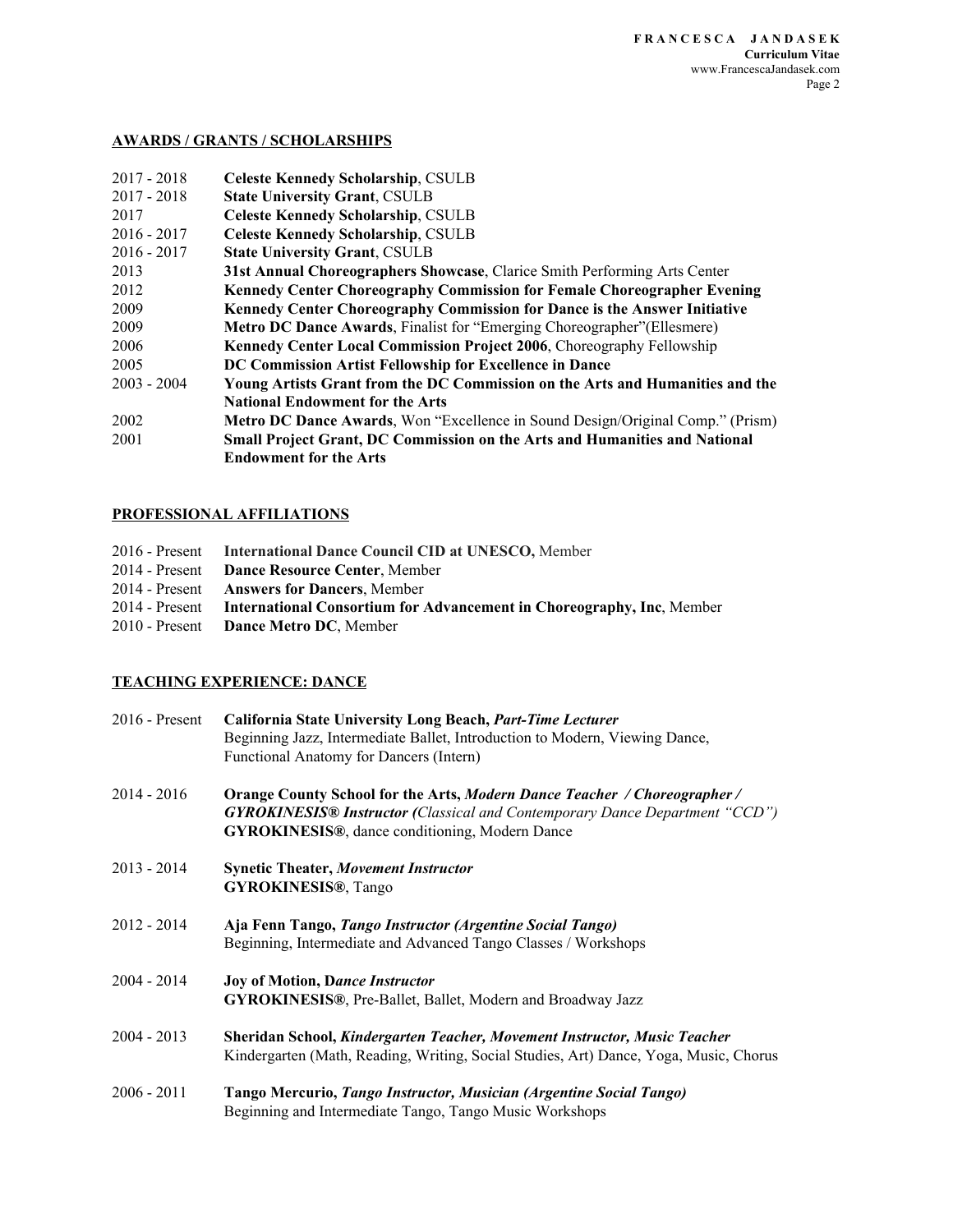| $2000 - 2004$ | CityDance Ensemble (CityDance Outreach Program), Dance Instructor                   |
|---------------|-------------------------------------------------------------------------------------|
|               | African, Stretch, Jazz, Modern Dance, Hip Hop and Creative Movement for At-Risk     |
|               | Youth. Modern Dance Partnering and Contact Improvisation in St. Petersburg, Russia. |

```
2002 Big Apple Circus, Dance / Music Instructor
   Creative Movement Techniques combined with Music / Sound in hospital settings.
```
#### **TEACHING EXPERIENCE: SOMATIC MOVEMENT**

| 2016 - Present | AXIS Classical Pilates, GYROTONIC®/GYROKINESIS® Instructor, Pre-Trainer<br><b>GYROKINESIS®</b> and <b>GYROTONIC®</b> exercise, Teacher Trainings                           |
|----------------|----------------------------------------------------------------------------------------------------------------------------------------------------------------------------|
| 2014 - Present | SOURCE STUDIO, Owner, GYROTONIC®/GYROKINESIS® Instructor, Pre-Trainer<br>GYROKINESIS® and GYROTONIC® exercise, Teacher Trainings, Pilates                                  |
| $2014 - 2016$  | Pilates Eagle Rock, GYROTONIC®/GYROKINESIS® Instructor and Pre-Trainer<br><b>GYROKINESIS®</b> and <b>GYROTONIC®</b> exercise.                                              |
| $2014 - 2016$  | Bodyscape Integrative Physical Therapy, GYROTONIC®/GYROKINESIS® Instructor<br>and Pre-Trainer<br><b>GYROKINESIS®</b> and <b>GYROTONIC®</b> and Pilates exercise            |
| 2014           | Southern California Health Conference, GYROKINESIS® Instructor<br><b>GYROKINESIS®</b> movement workshops                                                                   |
| $2014 - 2015$  | In-Spiraling Movement Arts, GYROTONIC®/GYROKINESIS® Instructor/<br><b>GYROTONIC®</b> Pre-Trainer<br>Teach GYROKINESIS® and GYROTONIC® exercise                             |
| 2013           | Mime Fest, (International Mime Festival) Czech Republic, GYROKINESIS® Instructor<br><b>GYROKINESIS®</b> workshops                                                          |
| $2010 - 2014$  | Elements Wellness and Fitness Center, GYROTONIC®/GYROKINESIS® Instructor/<br><b>PT AIDE / GYROTONIC® Pre-Trainer</b><br><b>GYROKINESIS®</b> and <b>GYROTONIC®</b> exercise |
| $2010 - 2014$  | Pilates Room, GYROTONIC®/GYROKINESIS® Instructor<br><b>GYROKINESIS®</b> and <b>GYROTONIC®</b> exercise                                                                     |

#### **CREATIVE WORKS: CHOREOGRAPHY / PERFORMANCE (location and date indicates premiere)**

2018 **Antigone X:** *Theater Play* Director: Jeff Janisheski, Chair & Professor, Theatre Arts Department Movement Consultant / Choreographer: Francesca Jandasek Venue: CSULB Theatre Arts Department, Long Beach, CA

> **The Immured Woman:** *Half-Evening Length Interdisciplinary Performance Work* Choreographer: Francesca Jandasek Original Sound Score: Francesca Jandasek Original Artwork/Projections: Francesca Jandasek Venue: Martha B. Knoebel Dance Theater, Long Beach, CA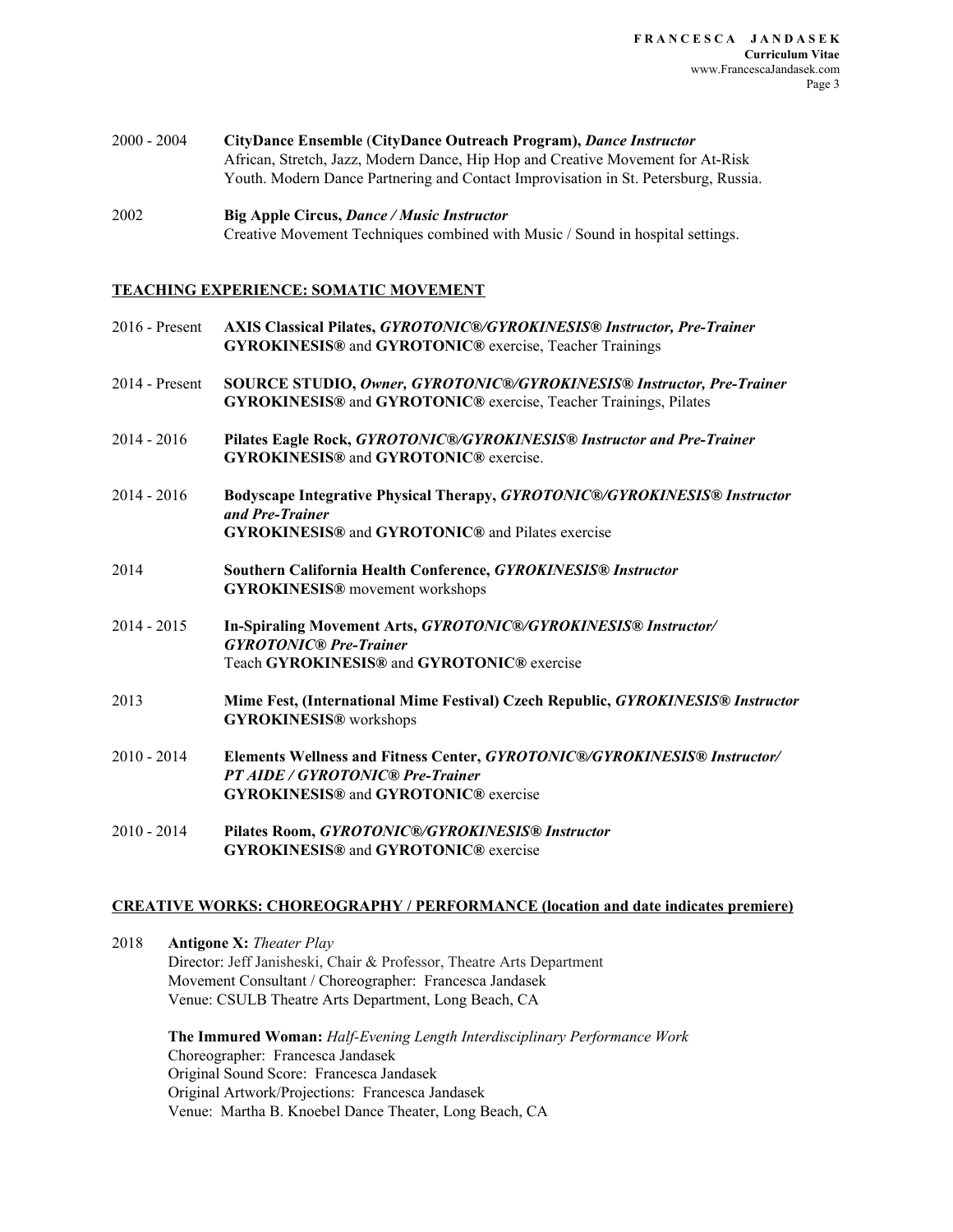#### **Rover the Bear:** *Theater Play* Director: April Sigman-Marx, MFA, Theatre Arts Department Movement Consultant / Choreographer: Francesca Jandasek Venue: CSULB Theatre Arts Department, Long Beach, CA

**Shadows:** *Dance Film* Choreographer / Director: Francesca Jandasek Original Sound Score: Francesca Jandasek

2017 **Malleus Maleficarum:** *Half-Evening Length Dance Theater Work* Choreographer: Francesca Jandasek Original Sound Score: Francesca Jandasek Venue: Martha B. Knoebel Dance Theater, Long Beach, CA

> **Her Tango:** *Feature Film* Choreographers / Performers: Francesca Jandasek and Dan Istrate

**Belle, Qui Tiens Ma Vie:** *Baroque and Contemporary Solo* Choreographer: Francesca Jandasek Venue: Martha B. Knoebel Dance Theater, Long Beach, CA

**Fruits:** *Performance Art / Contemporary Dance Solo* Choreographer: Francesca Jandasek Venue: California State University, Long Beach, CA

#### 2016 **Contain(Her):** *Dance Film*

Choreographer / Filmmaker: Francesca Jandasek Venue: California State University, Long Beach, CA

**Ye Olde Struggle to Possesseth Pow'r (a.k.a. Power Trip):** *Contemporary Group Work* Choreographer: Francesca Jandasek Venue: California State University, Long Beach, CA

**In Between:** *Contemporary Duet* Choreographer: Francesca Jandasek Venue: California State University, Long Beach, CA

**Pilgrimage:** *Contemporary Solo* Choreographer: Francesca Jandasek Venue: California State University, Long Beach, CA

# **ToGetHer:** *Evening Length Interdisciplinary Duet*

Presented by Highways Performance Space Choreographers: Francesca Jandasek in collaboration with Dan Istrate Performers: Francesca Jandasek and Dan Istrate Costumes: Francesca Jandasek Original Sound/Music: Francesca Jandasek Original Artwork/Projections: Francesca Jandasek Venue: Highways, Santa Monica, CA

2015 **Disturbing The Peace:** *Contemporary Group Work (22 Dancers)* Commissioned by Orange County School for the Arts (CCD Conservatory Program.) Choreographer: Francesca Jandasek Venue: Martha B. Knoebel Dance Theater, CSULB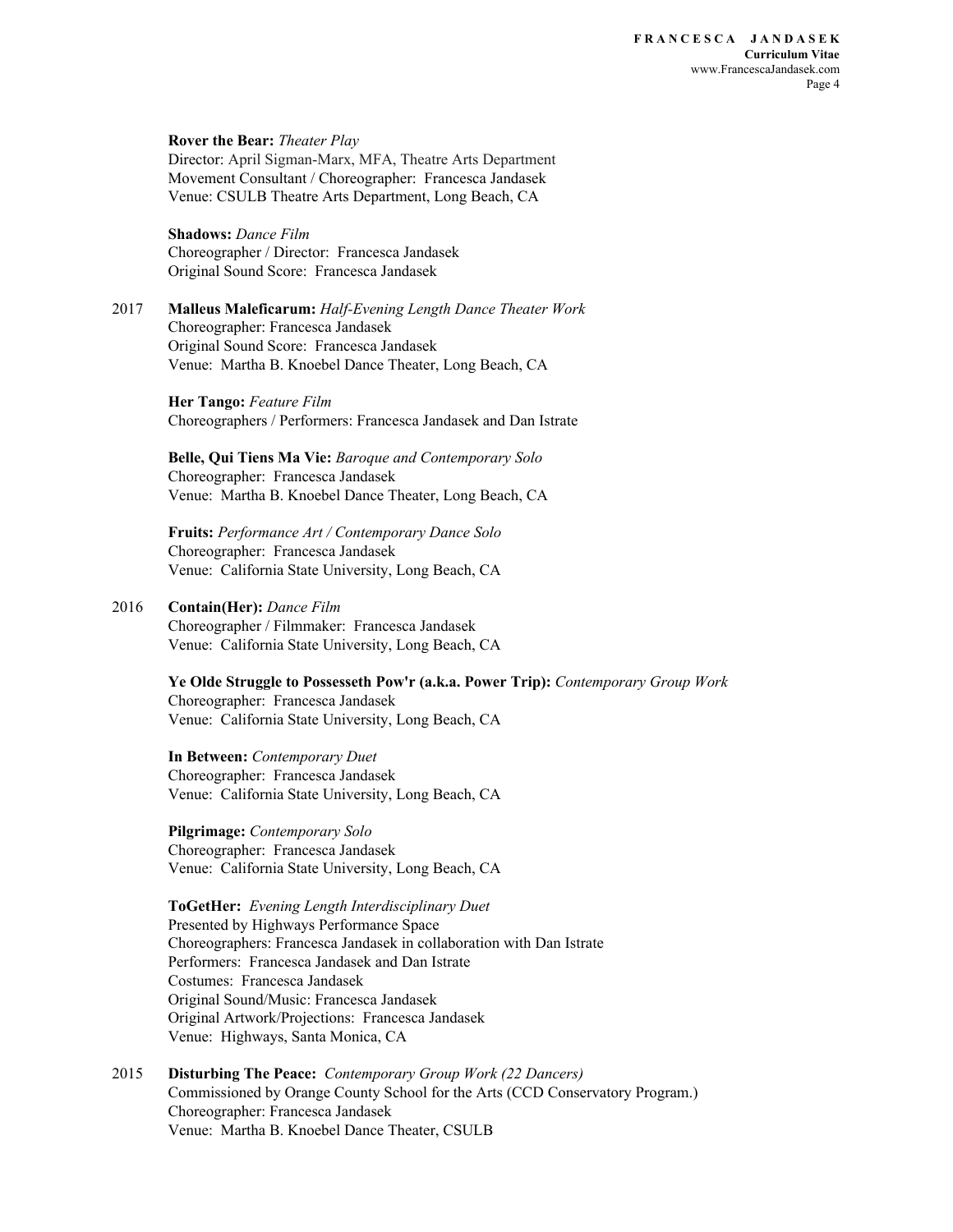**My Trashy Girlfriend:** *Modern Duet* Presented by Trolley Dances Choreographers and Performers: Francesca Jandasek and Stephanie Yezek Jolivet Costumes: Francesca Jandasek and Stephanie Yezek Jolivet Venue: Riverside City College Dance Studio

2014 **Pandora:** *Modern Trio*

Commissioned by Joy of Motion Dance Center for the Pre-Professional Youth Dance Ensemble. Choreographer: Francesca Jandasek Venue: The Greenberg Theatre at American University, Washington, DC

**Her Flowers:** *Modern and Baroque Dance Duet* Presented by the University of Maryland's as part of the 31st Annual Choreographic Showcase. Choreographers and Performers: Francesca Jandasek and Stephanie Yezek Jolivet Costumes: Francesca Jandasek and Stephanie Yezek Jolivet Venue: Clarice Smith Performing Arts Center. MD

2014 **Tango:** *Physical Theater Duet for production of "Happily Ever After".* Commissioned by Ambassador Theater Director: Hanna Bondarewska Choreographers: Francesca Jandasek in collaboration with Dan Istrate Venue: Mead Theater Lab, Washington DC

> **Polka:** *Professional Theater Production of "Yellow Face"* Commissioned by Theater J Director: Natsu Onoda Power. Movement Consultant: Francesca Jandasek Venue: Theater J, Washington DC

- 2013 **The T Party:** *Jazz, Tango, Modern for Professional Theater Production of T Party* Commissioned by Forum Theater Writer and Director: Natsu Onoda Power. Choreographer: Francesca Jandasek in collaboration with Dan Istrate Venue: Forum Theater 2013
- 2012 **The Passing:** *Short Dance Film* Directors by Amy Hart and Andy Okoafor Choreographers and Performers: Francesca Jandasek and Dan Istrate Costumes: Francesca Jandasek, Dan Istrate

**Pandora's Door:** *3 Modern Dance Solos* Presented by and Commissioned by The John F. Kennedy Center for the Performing Arts as part of their Women Choreographers Project. Choreographed and Performed by: Francesca Jandasek Costumes: Francesca Jandasek Set: Francesca Jandasek, Scott McKenzie, Dan Istrate Venue: The John F. Kennedy Center for the Performing Arts, Washington DC

2011 **Gallery Space:** *Evening Length Interdisciplinary Work* Co-presented and commissioned by Dance Place, July 2011. Choreographers and Performers: Francesca Jandasek and Stephanie Yezek Jolivet Venue: Dance Place, Washington DC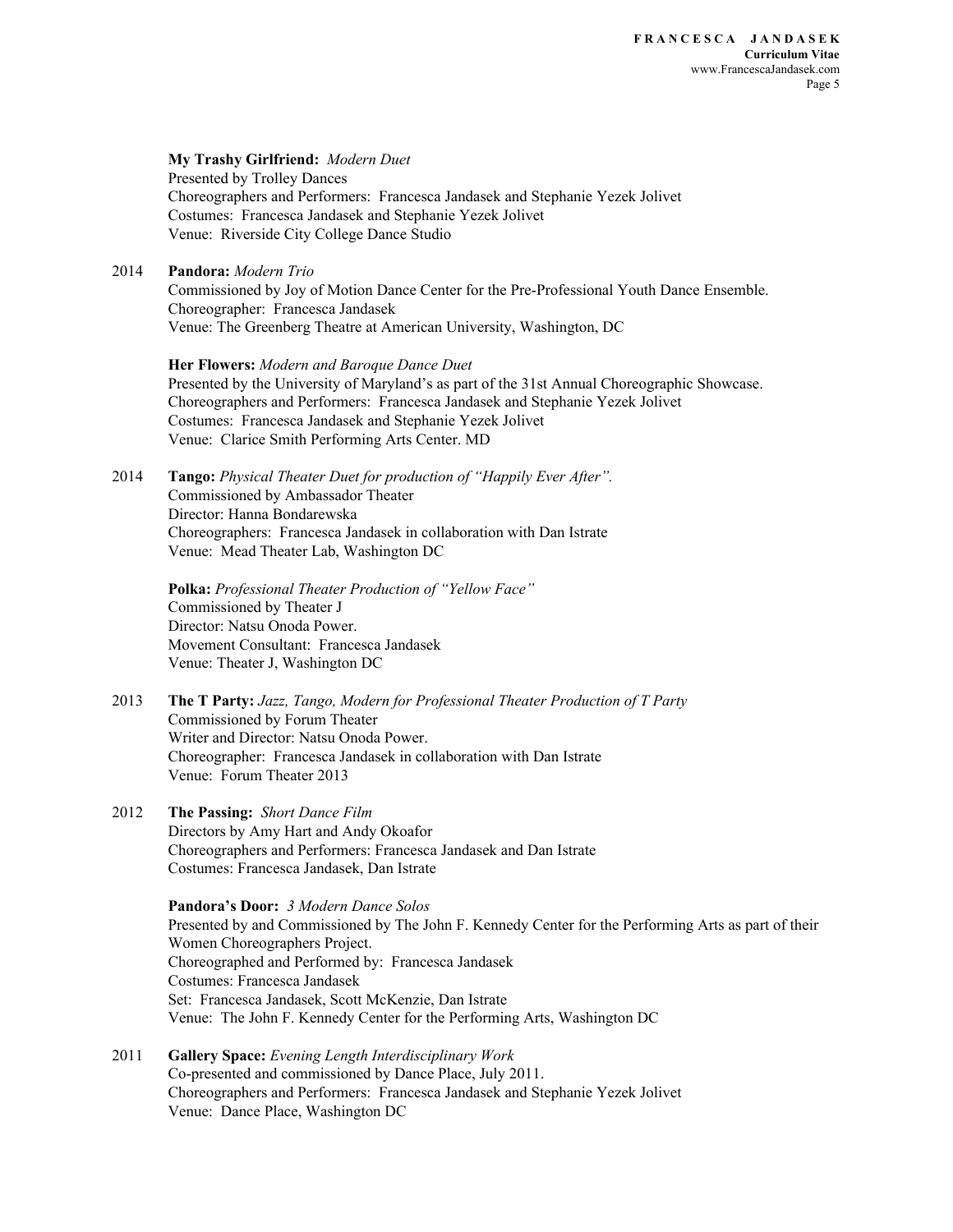**Xalmoxis:** *Romanian Folk Dance for Theater Production of Xalmoxis* Commissioned by Georgetown University Director Cristina Bejan. Choreographer: Francesca Jandasek Venue: Walsh Black Box Theater, Georgetown University, Washington DC

- 2010 **Allusion / Illusion / Elusion: breaking the reflection:** *Improvisation Collaboration in 3 sections: Abstract Modern on Pointe with Arm Stilts* Commissioned by 2640 Music/Move Improvisation as part of Megapolis Audio Festival. Choreographer and Performer: Francesca Jandasek Venue: Area 405, Baltimore, MD
- 2009 **Kingdom of Ends:** *Modern on Pointe* Produced by Baltimore Theater Project. Choreographer and Performer: Francesca Jandasek Original Music: Francesca Jandasek and PJ Acayan Venue: Baltimore Theater Project
- 2009 **Invitations:** *Full Evening Length Work, Baroque and Modern Dance* Presented by and Commissioned by The John F. Kennedy Center for the Performing Arts as part of their Answers for Dancers Project. Choreographer: Francesca Jandasek Costumes: Francesca Jandasek Venue: The John F. Kennedy Center for the Performing Arts, Washington DC
- 2007 **Brush Strokes:** *Structure Improvisation Solo* Choreographer and Performer: Francesca Jandasek Venue: Torpedo Factory, Alexandria, VA

**Tangled:** *Modern and Tango* Presented by Dance Place. Choreographers and Performers: Francesca Jandasek and Sharna Fabiano Costumes: Francesca Jandasek and Sharna Fabiano Venue: Dance Place, Washington DC

2006 **Ellesmere:** *Evening Length Interdisciplinary Work* Presented by and Commissioned by The John F. Kennedy Center for the Performing Arts as part of their Local Dance Commissioning Project. Choreographer: Francesca Jandasek Original Music Score: Francesca Jandasek, Pio Tan Acayan Jr. Costumes: Francesca Jandasek in collaboration with Barbara Morse and Roger Barkley Venue: The John F. Kennedy Center for the Performing Arts, Washington DC

#### **PERFORMANCE CREDITS: DANCE, FILM, THEATER**

2019 **Orpheus:** *Dance Film directed by Ben Cunis Actress, Dancer, Choreographer* 2018 **Stolen Identity:** *Music Video by Shirin Majd, directed by Hossein Mirzmohammadi Actress, Dancer, Choreographer* 2017 **Her Tango:** *Feature Length Film directed by Jason Mullis Actress (Caroline), Dancer, Choreographer \*won Award for Best Regional Film at the Alexandria Film Festival*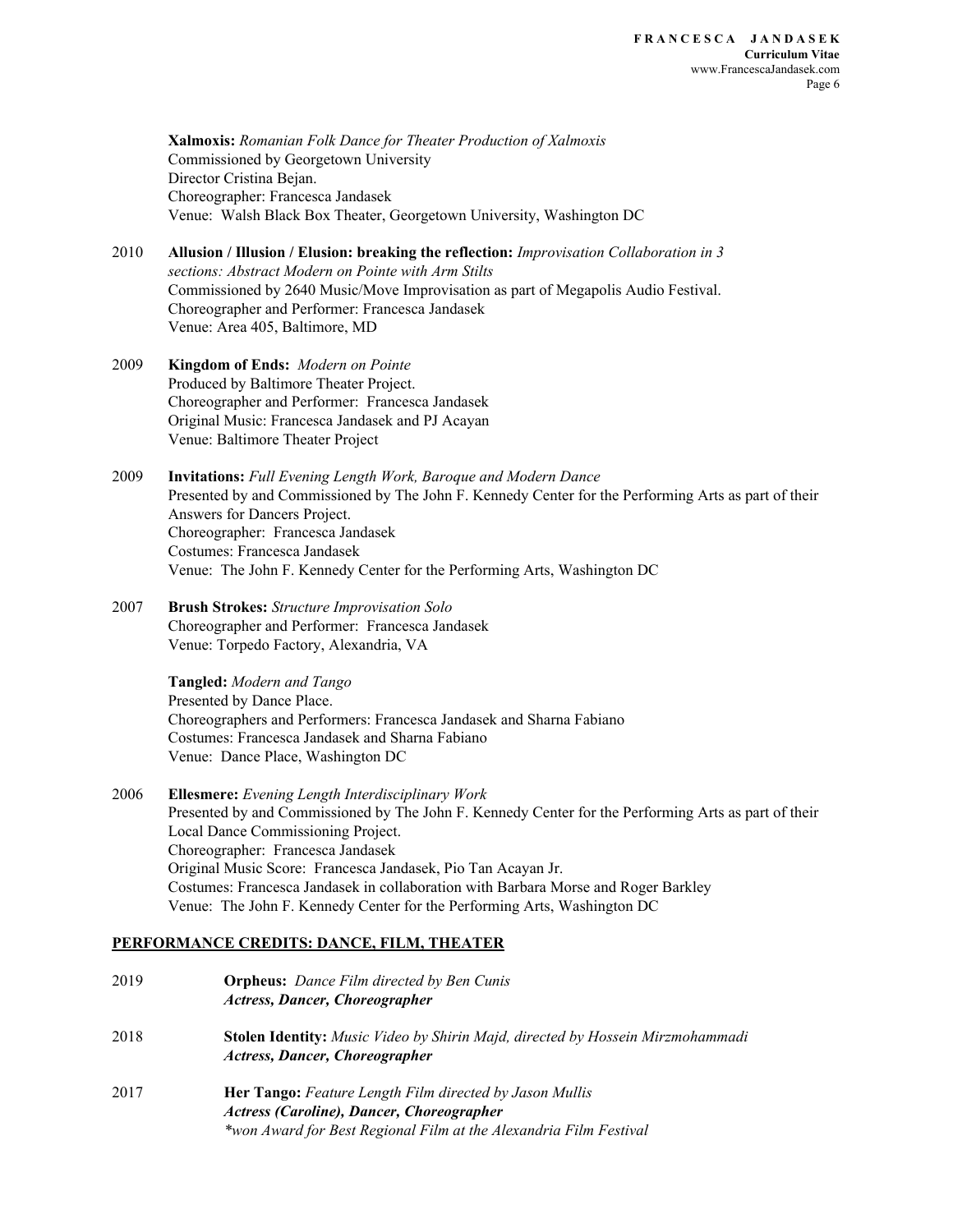| 2017          | Celebration: choreographed by Andrew Vaca, CSULB<br>Dancer / Soloist                                                                                                                                                                                                                                                                                                                                                                                                                                                                                                                                                                                                                                          |
|---------------|---------------------------------------------------------------------------------------------------------------------------------------------------------------------------------------------------------------------------------------------------------------------------------------------------------------------------------------------------------------------------------------------------------------------------------------------------------------------------------------------------------------------------------------------------------------------------------------------------------------------------------------------------------------------------------------------------------------|
| 2016          | Suite Female: Outcomes X-Z: choreographed by Rebecca Bryant, CSULB<br>Dancer / Soloist                                                                                                                                                                                                                                                                                                                                                                                                                                                                                                                                                                                                                        |
| 2016          | <b>Beyond Busby:</b> Short Film directed by Alexa Roman, Los Angeles, CA<br>Soloist (Aero)                                                                                                                                                                                                                                                                                                                                                                                                                                                                                                                                                                                                                    |
| 2016          | ToGetHer: choreographed by Francesca Jandasek, Santa Monica, CA<br>Choreographer, Composer, Artist, Musician, Dancer/Soloist                                                                                                                                                                                                                                                                                                                                                                                                                                                                                                                                                                                  |
| 2015          | Pennington Dance Group, Pasadena, CA<br><b>Dancer</b>                                                                                                                                                                                                                                                                                                                                                                                                                                                                                                                                                                                                                                                         |
| $2006 - 2016$ | <b>Sharna Fabiano Tango Company (Dance Magazine's "25 to Watch" in 2008)</b><br>Dancer / Soloist<br>2015 - Ocean Piece, Highways Performance Space, Santa Monica<br>2105 - The End of the Night, Electric Lodge, Venice, CA<br>2011 - Abrazo Harmon Center, Washington, DC<br>2010 - Abrazo (premiere), Dance Place, Washington, DC<br>2008 - Uno, Festival Cambalache, Buenos Aires, Argentina<br>2008 - Uno (premiere), Dance Place, Washington, DC<br>2007 - Tangos from Here, William Smith Centennial Alumni Concert, Hobart and<br>William Smith Colleges, Geneva, NY<br>2006 - Tangos from Here, Dance D.C Festival, Kennedy Center<br>2006 - Tangos from Here (premiere), Dance Place, Washington, DC |
| $2009 - 2014$ | <b>BAREdances Collaboration</b><br>Co-Founder, Co-Director, Choreographer and Dancer / Soloist<br>2014 - Her Flowers: Clarice Smith Performing Arts Center, MD<br>2011 - Gallery Space (Full Evening Length Work): Dance Place (Washington DC),<br>2009 - Kingdom of Ends: Baltimore Theater Project (Baltimore, MD)<br>2009 - Invitations (Full Evening Length Work): Baltimore Theater Project (Baltimore,<br>MD)<br>2009 - Invitations (Full Evening Length Work): John F. Kennedy Center for the<br>Performing Arts (Washington DC)                                                                                                                                                                       |
| 2011-2014     | <b>Synetic Theater</b> (27 Helen Hayes Awards and 116 nominations.)<br><b>Dancer</b> , Actress<br>2014 - Gertrude Understudy, Hamlet by Shakespeare (directed by Paata Tsikurishvilli)<br>2013 - Viola Understudy, Twelfth Night by Shakespeare (directed by Paata Tsikurishvili)<br>2013 - Antonia, The Tempest by Shakespeare (directed by Paata Tsikurishvili)<br>2012 - Laika's Mother, Trip to the Moon (directed by Natsu Onoda Power)<br>2011 - Dulcinea and Courtier in Don Quixote (directed by Paata Tsikurishvili)                                                                                                                                                                                 |
| 2013          | Mean Girl's Reunion: Short Film directed by Ted Bain and Ludovic Jolivet<br><b>Actress, Dancer</b>                                                                                                                                                                                                                                                                                                                                                                                                                                                                                                                                                                                                            |
| $2008 - 2011$ | <b>Dakshina Dance Company (Dakshina Dance Company was the Recipient of 2008</b><br>Emerging Group Metro DC Dance Award. Awarded NEA grant to travel and perform in India<br>and Bangladesh Dec 2009 - Jan 2010. First American company to perform in Bangladesh.)<br><b>Dancer</b> (Toured to India, Bangladesh, Vancouver, NY)                                                                                                                                                                                                                                                                                                                                                                               |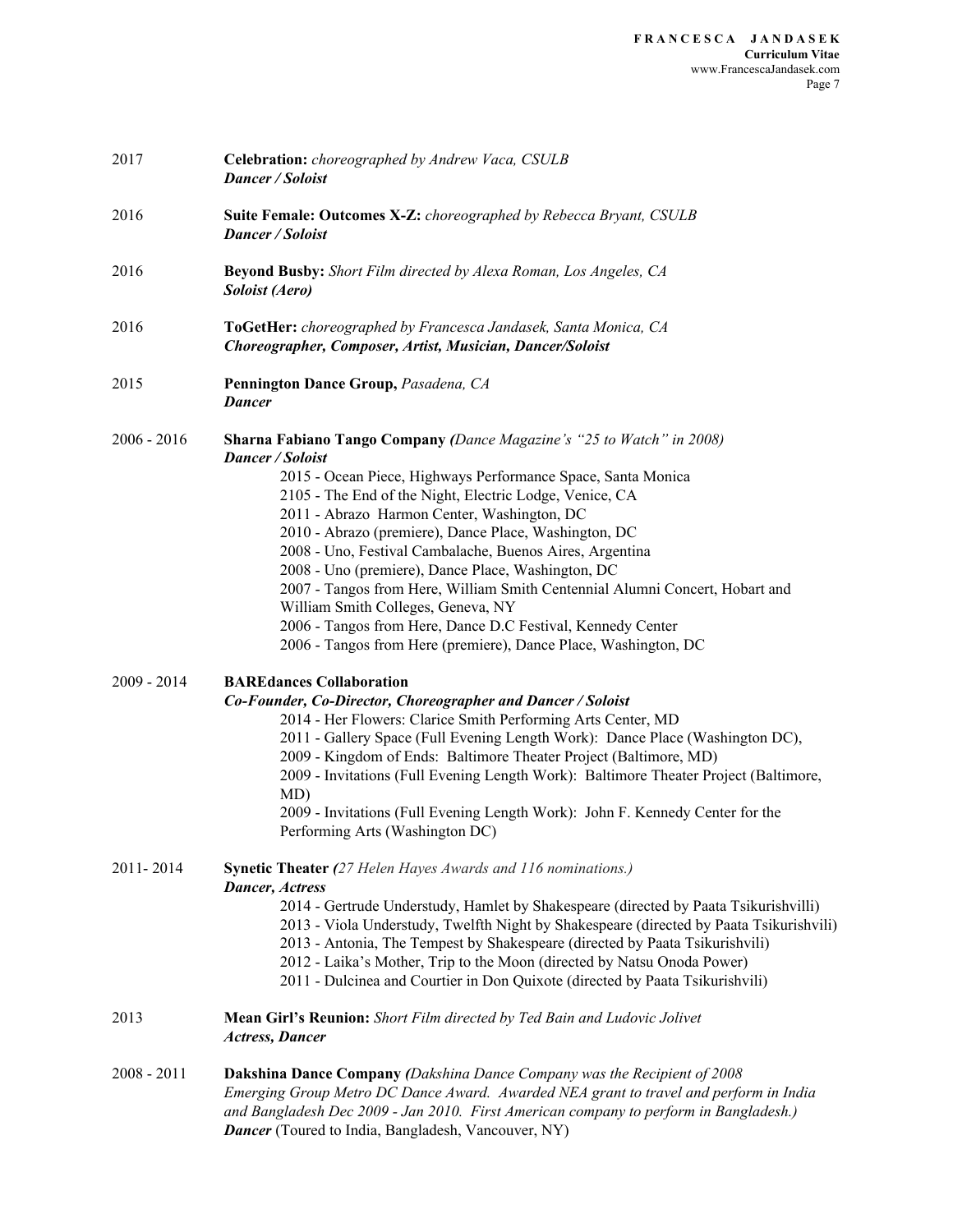|               | 2011 - Frida, historical modern dance work (choreographed by Anna Sokolow)<br>2010 - Lila, contemporary Indian dance (choreographed by Daniel Singh)<br>2009 - Dreams, historical modern dance work (choreographed by Anna Sokolow)<br>2008 - Bell Song, contemporary Indian dance (choreographed by Daniel Singh)                                                                                                                                                                                                                                                                                                                                              |
|---------------|-----------------------------------------------------------------------------------------------------------------------------------------------------------------------------------------------------------------------------------------------------------------------------------------------------------------------------------------------------------------------------------------------------------------------------------------------------------------------------------------------------------------------------------------------------------------------------------------------------------------------------------------------------------------|
| $2008 - 2009$ | <b>Deviated Theater</b><br>Dancer / Soloist<br>2009 - Lore, full evening length dance-theater work<br>2008 - Aspiro, full evening length dance-theater work                                                                                                                                                                                                                                                                                                                                                                                                                                                                                                     |
| $2007 - 2008$ | Santi Budaya LLC Indonesian Dance Company<br><b>Dancer / Soloist</b>                                                                                                                                                                                                                                                                                                                                                                                                                                                                                                                                                                                            |
| $2005 - 2007$ | <b>Bosma Dance</b> (Dance Magazine's "25 to Watch" in 2007, five-time MetroDC Dance<br>Award winner and invited to perform at 2008 NDEO and Dance Critic's Association<br>Conferences.)<br>Dancer / Soloist<br>2007 - Grass, Evening Length Modern Work (choreographed by Meisha Bosma)<br>2006 - Plural Me, Contemporary Israeli Work (choreographed by Ofra Idel Lipshitz)<br>2005 - Handle with Care, Evening Length Work (choreographed by Meisha Bosma)                                                                                                                                                                                                    |
| $2004 - 2006$ | <b>Artefacts</b><br><b>Dancer</b>                                                                                                                                                                                                                                                                                                                                                                                                                                                                                                                                                                                                                               |
| 2001 - 2014   | <b>Tomfoolery Entertainment</b><br>Performer, Actress, Entertainer, Choreographer                                                                                                                                                                                                                                                                                                                                                                                                                                                                                                                                                                               |
| 2002 - 2005   | Lombardi Cancer Center Arts Program<br><b>Dancer, Soloist, Choreographer</b>                                                                                                                                                                                                                                                                                                                                                                                                                                                                                                                                                                                    |
| 1998 - 2004   | CityDance Ensemble (Top 25 to Watch" in 2003.)<br><b>Dancer/Soloist</b><br>Performed nationally and internationally (Kennedy Center, the Lincoln Center, Dance<br>Place, the Grace Street Theater (VA), The Painted Bride (PA), as well as in St.<br>Petersburg, Russia.) Also performed in various dance films for CityDance FilmWorks.<br>Composer in Residence, Original Music Series Program<br>Composed music for dance, which was recorded and released on CD as well as<br>performed live nationally and internationally. Coordinated musicians, dancers and<br>choreographers for live rehearsals and performances, recording sessions and film shoots. |
| 2000          | <b>Claxton Castings, Prague, Czech Republic</b><br><b>Actress, Commercial Dancer</b>                                                                                                                                                                                                                                                                                                                                                                                                                                                                                                                                                                            |
| 1994 - 1995   | <b>Choreography Antique</b><br><b>Dancer</b>                                                                                                                                                                                                                                                                                                                                                                                                                                                                                                                                                                                                                    |
|               | <b>CREATIVE WORKS: VISUAL ART EXHIBITS / COMMISSIONS / CREATIONS</b>                                                                                                                                                                                                                                                                                                                                                                                                                                                                                                                                                                                            |

- 2016 **ToGetHer:** *Original Artwork and Projections* Presented by Highways Performance Space.
- 2007 **Body Painting**: *Live painting during performance of Plural Me,choreographed by Ofra Idel Lipshitz.* Presented at the Millennium Stage, Kennedy Center in Performance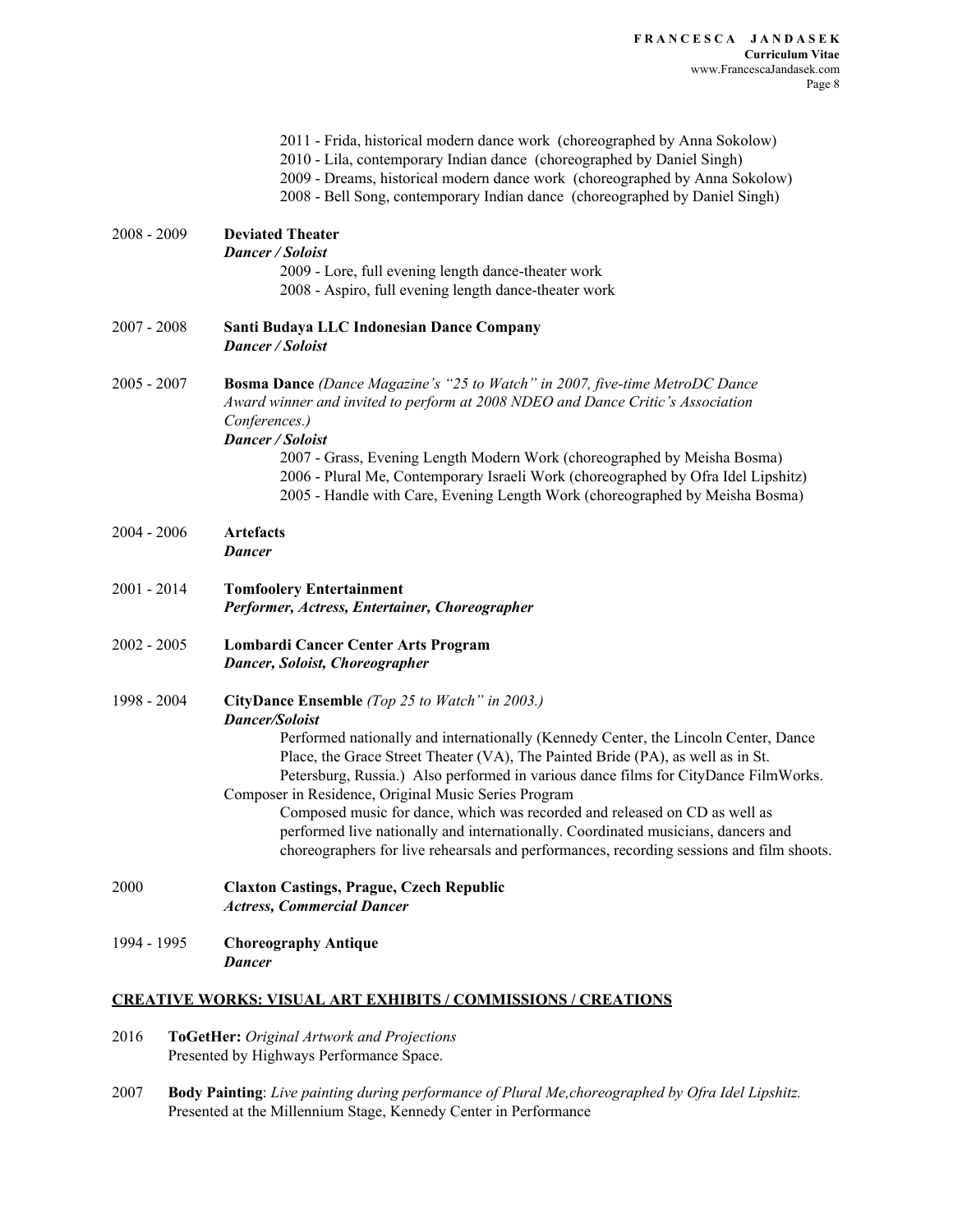- 2006 **Cirque Voila:** *Set* Commissioned by Cirque Voila for a national tour.
- 2005 **Debt:** *Set and Props* Created for a performance of **Debt** by choreographer Ludovic Jolivet at the Terrace Theater at the John F. Kennedy Center for Performing Arts.
- 2004 **Music to the Eye**: *Solo Painting Exhibit and Performance* Made possible by the Young Artist's Grant from the DC Commission on the Arts and Humanities and the National Endowment for the Arts, and shown in multiple venues.
- 2003 **Short Stories/Then is Now:** *Solo Painting Exhibit* An artwork Commission for solo painting exhibit and projection material, created for dance performance at the Clarice Smith Performing Arts Center at University of Maryland.
- 2001 **NO STANDING ANYTIME:** *Solo Painting Exhibit* Made possible by a Small Project Grant from the DC Commission on the Arts and Humanities and the National Endowment for the Arts, and show in multiple venues.

#### **CREATIVE WORKS: ORIGINAL MUSIC COMPOSITIONS**

- 2018 **Shadows:** *Original score* for 10 minute dance film.
- 2018 **The Immured Woman**: *Original score* for 40 minute dance performance at CSULB.
- 2018 **Confession:** *Original music* commissioned for 10 minute short film (Confession)
- 2017 **Malleus Maleficarum**: *Original found sound music* for 27 minute dance performance at CSULB.
- 2006 **Ellesmere:** *One hour long original soundtrack* created as part of a Kennedy Center Dance Commissioning Fellowship.
- 2003 **Chinook:** *Percussion, Fujara and Found Sound collaboration* commissioned by CityDance Ensemble for choreography and dance film by Vladimir Angelov
- 2002 **Prism:** *Piano Duet* commissioned by CityDance Ensemble for choreography by Vladimir Angelov
- 2001 **Dosha:** *Electronic and Vocal piece* commissioned by CityDance Ensemble for choreography by Tara Dunning.
- 2000 **Life's Longing Suites 3, 5, 6, 8, 10, 12**: *Original Music* commissioned by CityDance Ensemble for choreography by Tara Dunning
- 2000 **Ora Pro Nobis**: *Vocal Duet* created for performance with CityDance Ensemble
- 1999 **The Vigil**: *Organ Solo* created for performance with CityDance Ensemble